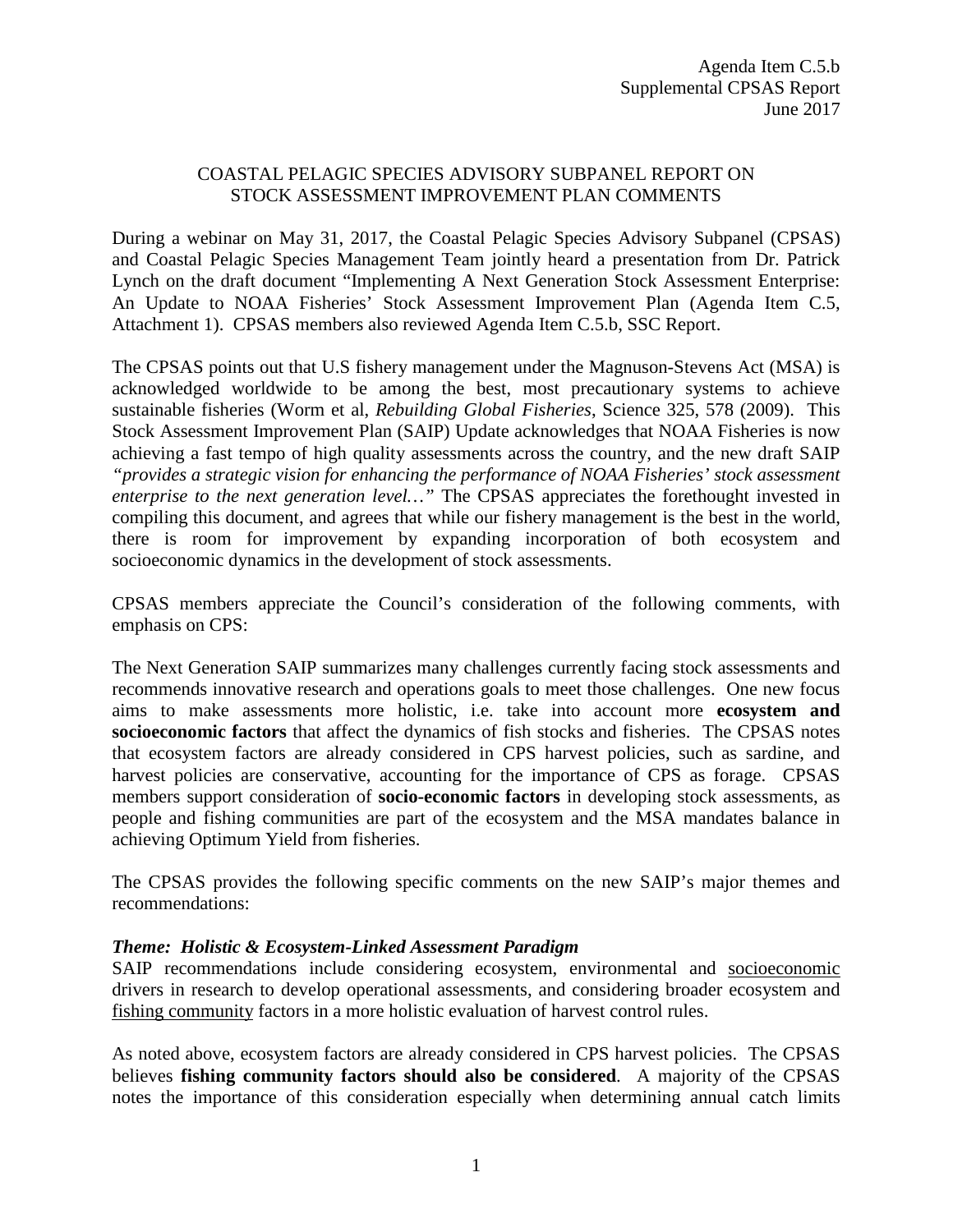(ACLs) in "operational" or update catch-only assessments. One example is the 2017 Pacific mackerel update assessment, where a recent year "2012-14 average" sensitivity run produced an outcome very close to the model projection, but provides about 1,900 mt additional harvest opportunity. Current CPS policies prioritize ecosystem function substantially above the sustainability of fisheries and fishing communities, and many communities are suffering as a result.

### *Theme: Innovative Science for Data Collection and Analysis*

SAIP recommendations include improving fishery-independent data collection capabilities by improving direct calibration of fish abundance from acoustic surveys and adjusting coverage for shifting species distributions. Recommendations for improving fishery-dependent data collection include electronic monitoring and developing low-cost fish and environmental survey methods deployable from fishing vessels. In addition, improving the assessment modeling approach focuses on advanced statistical methods, expanding assessment model scope, and broader use of management strategy evaluation simulations.

CPSAS members appreciate SAIP acknowledgement of the need to improve acoustic surveys, both by calibrating target strength and expanding coverage to encompass broader fish distributions (including the near-shore). We support the recommendation to **utilize fishing vessels in cooperative research programs** to enhance both the scope and accuracy of stock assessments. A majority of the CPSAS also suggest that **more flexibility in modeling approaches is needed** to assess dynamic stocks like CPS. There needs to be a way to incorporate 'outside' information into stock assessments for CPS (for example, Pacific mackerel caught incidentally in the whiting fishery, incidental anchovy/sardine observed in the juvenile rockfish survey, or CPS observed in live bait tanks). Those outside observations provide helpful indices of recruitment and abundance that are not factored into current CPS assessments.

### *Theme: Timely, Efficient and Effective Processes to Deliver Assessments*

SAIP recommendations include prioritizing stock assessment activity through a new data classification system and gap analysis; establishing timely processes by separating research from operational assessments and streamlining the operational process; expanding scope and inclusivity of the research process and establishing an efficient degree of peer review. Recommendations also include improving communication of data needs through stakeholder engagement and improving training of assessment scientists.

Assuming that "research" assessments refer to benchmark assessments with Stock Assessment Review (STAR) Panel review, and "operational" assessments are interim 'catch-only' updates, we note that the CPS complex has an established assessment framework for actively managed species. A majority of the CPSAS recommend the **need for more flexibility in the current assessment schedule** in light of the variability of CPS. For example, sardine undergoes full assessment on a three-year schedule, with updates in the intervening two years. Pacific mackerel is assessed on a four-year schedule, with ACLs set for the subsequent two fishing years. Thus, the fishery is penalized if a sharp spike in abundance occurs during intermediate years. The existing assessment model configuration cannot be changed to accommodate new or outside data absent another STAR panel review.